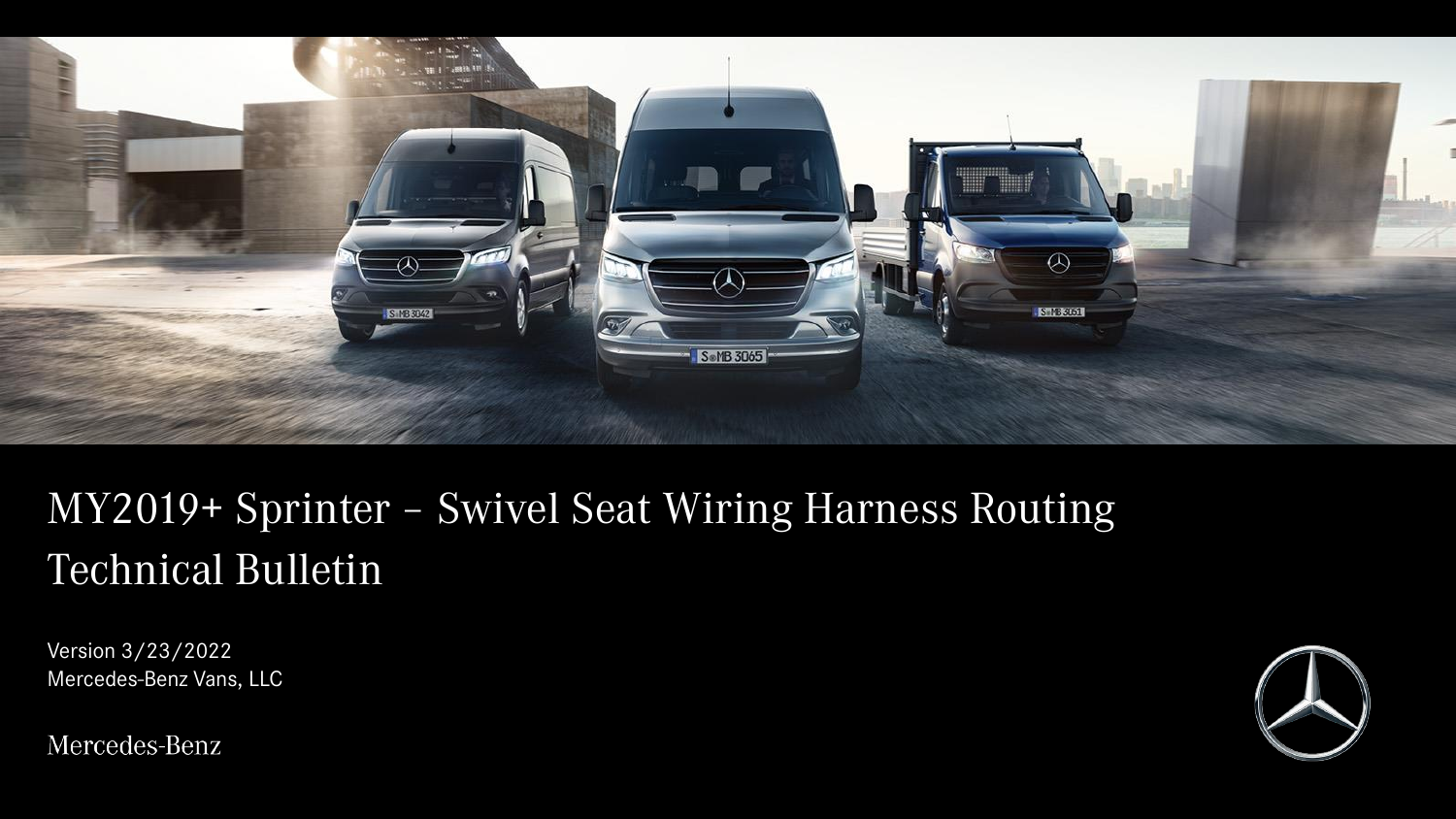#### Notice

Mercedes-Benz USA, LLC does not warrant the accuracy of the information contained in this bulletin and reserves the right to modify or append this bulletin without prior notification. Mercedes-Benz disclaims all liability associated with the provision of this bulletin.

This bulletin is not intended to serve as a work instruction, but merely to provide some helpful information for upfitters to take into consideration before retrofitting or modifying a Mercedes-Benz or Freightliner Sprinter.

Prior to making any modification to or installing any equipment in or on a Mercedes-Benz or Freightliner Sprinter, you should review and insure compliance with all applicable laws and regulations, consult with Upfitter Management Vans for additional and updated information, and read the Body & Equipment Guidelines (BEG) for Sprinter Model Series 907.

#### Upfitter Management Vans Contacts:

For information or upfitter inquiries please submit a request via our website: [www.upfitterportal.com](http://www.upfitterportalcom/)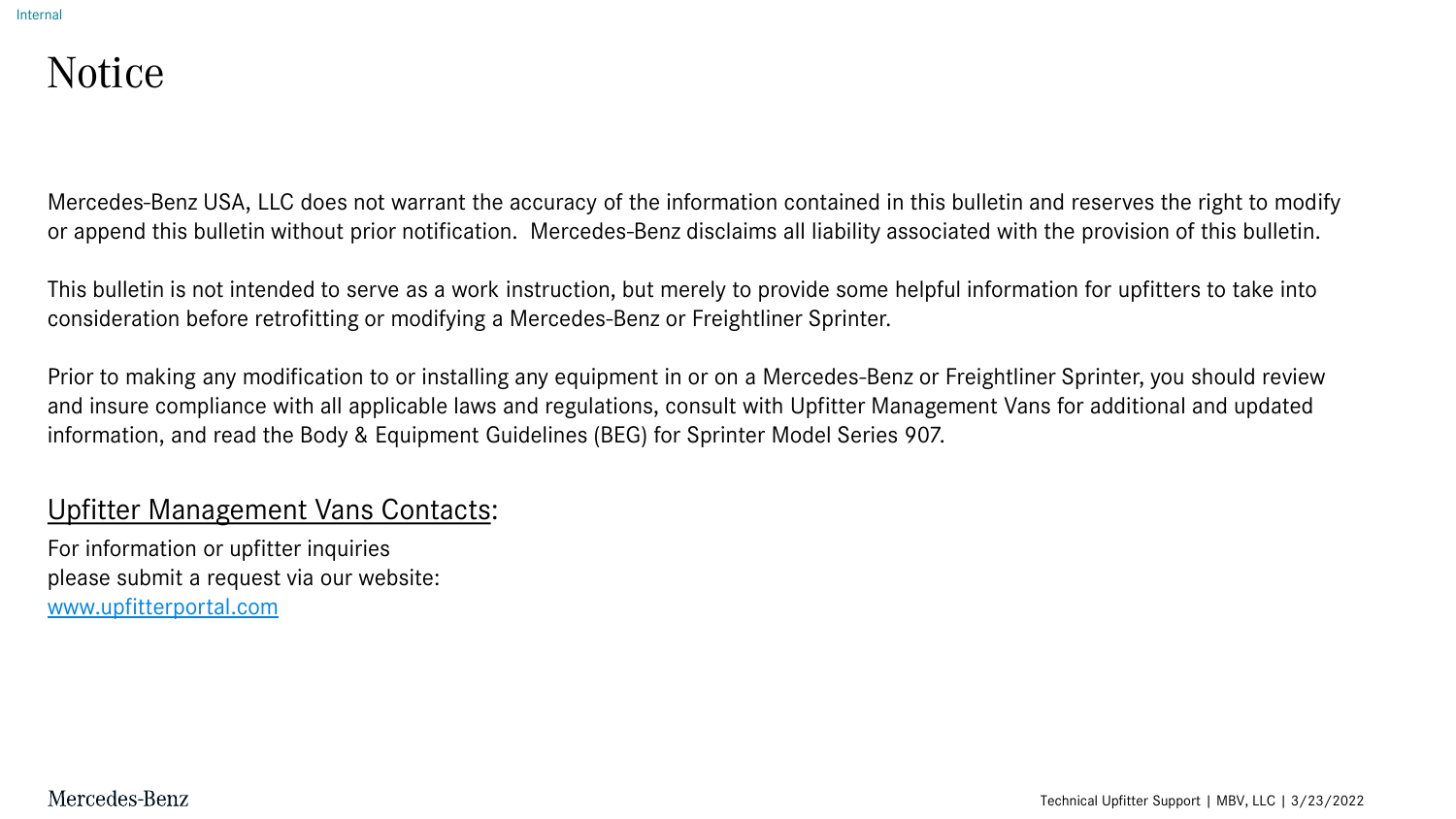# MY2019+ Sprinter – Swivel Seat Wiring Harness Routing **Overview**

- This bulletin serves as a guide for upfitters to correctly route seat wiring harness on vehicles with front swivel seats. Any improper routing or mounting of the swivel seat wiring harness can cause the harness to be pinched and/or damaged while adjusting the seat position. If the wiring harness becomes pinched and/or damaged during adjustment of the swivel seat, it is possible that the seat-mounted side airbag may either deploy inadvertently or may not deploy as designed in the event of a crash.
- Following instructions are applicable for Sprinters produced until March 31, 2022 with swivel seats. Please note Sprinters produced from April 1, 2022 will have a different wiring harness routing for swivel seat installed from the factory.
- Before performing any work, ensure that the starter battery main switch (code E30) is disconnected.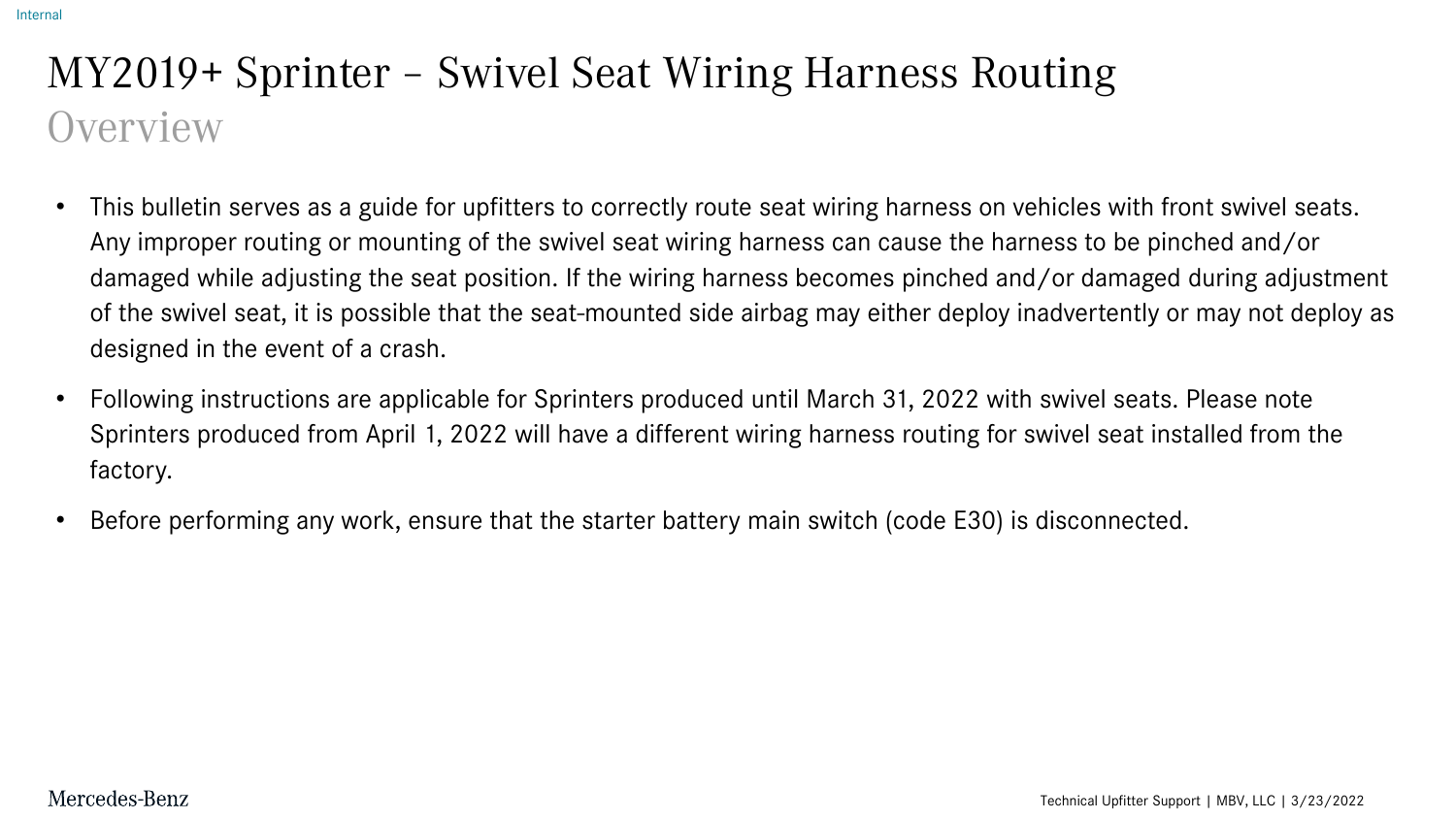# MY2019+ Sprinter – Swivel Seat Wiring Harness Routing Passenger Seat – SR9



Passenger swivel seat base with seat harness unsecured (yellow connector).

Insert the push mount cable tie A0009956790 into the marked hole. Tighten the cable tie across the seat harness.

Insert the cable tie A0029972490 through the hole on the swivel seat frame and tighten across the seat harness.



Final status



Technical Upfitter Support | MBV, LLC | 3/23/2022

#### Mercedes-Benz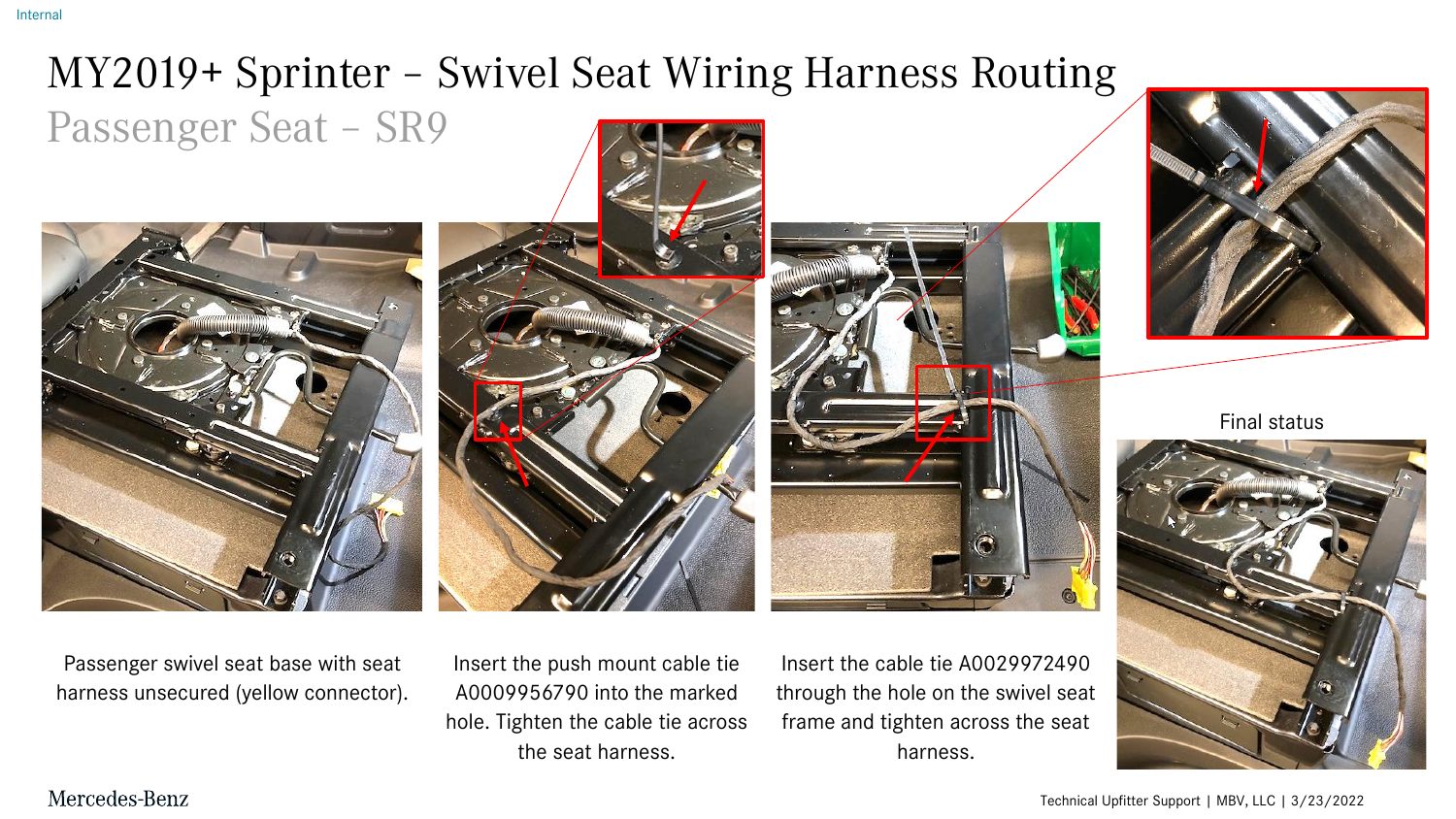#### MY2019+ Sprinter – Swivel Seat Wiring Harness Routing Driver Seat – SR8



Driver swivel seat base with seat harness unsecured (yellow connector).

Insert the push mount cable tie A0009956790 into the marked hole. Tighten the cable tie across the seat harness.

Insert the cable tie A0029972490 through the hole on the swivel seat frame and tighten across the seat harness.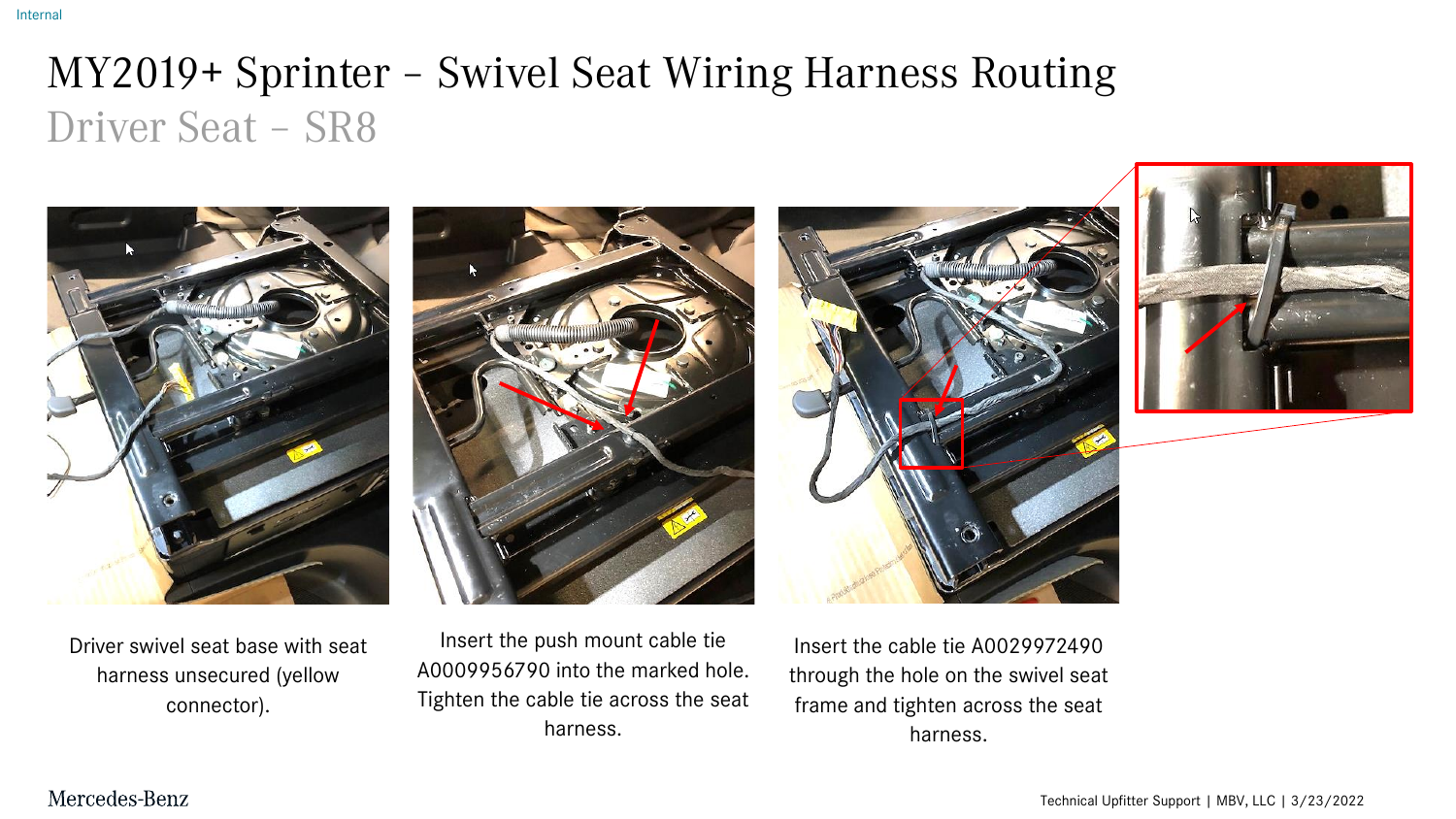# MY2019+ Sprinter – Swivel Seat Wiring Harness Routing Passenger Seat – SR9 with SF2 (Electrically Adjustable)



Passenger swivel seat base with seat harness unsecured (yellow and white connector).





Position the seat harness to the side of the swivel seat frame as shown above and secure the seat harness with push mount cable tie.

Place the two seat harnesses parallel to each other and secure the two harnesses together with cable tie A0029972490.



Technical Upfitter Support | MBV, LLC | 3/23/2022

#### Mercedes-Benz